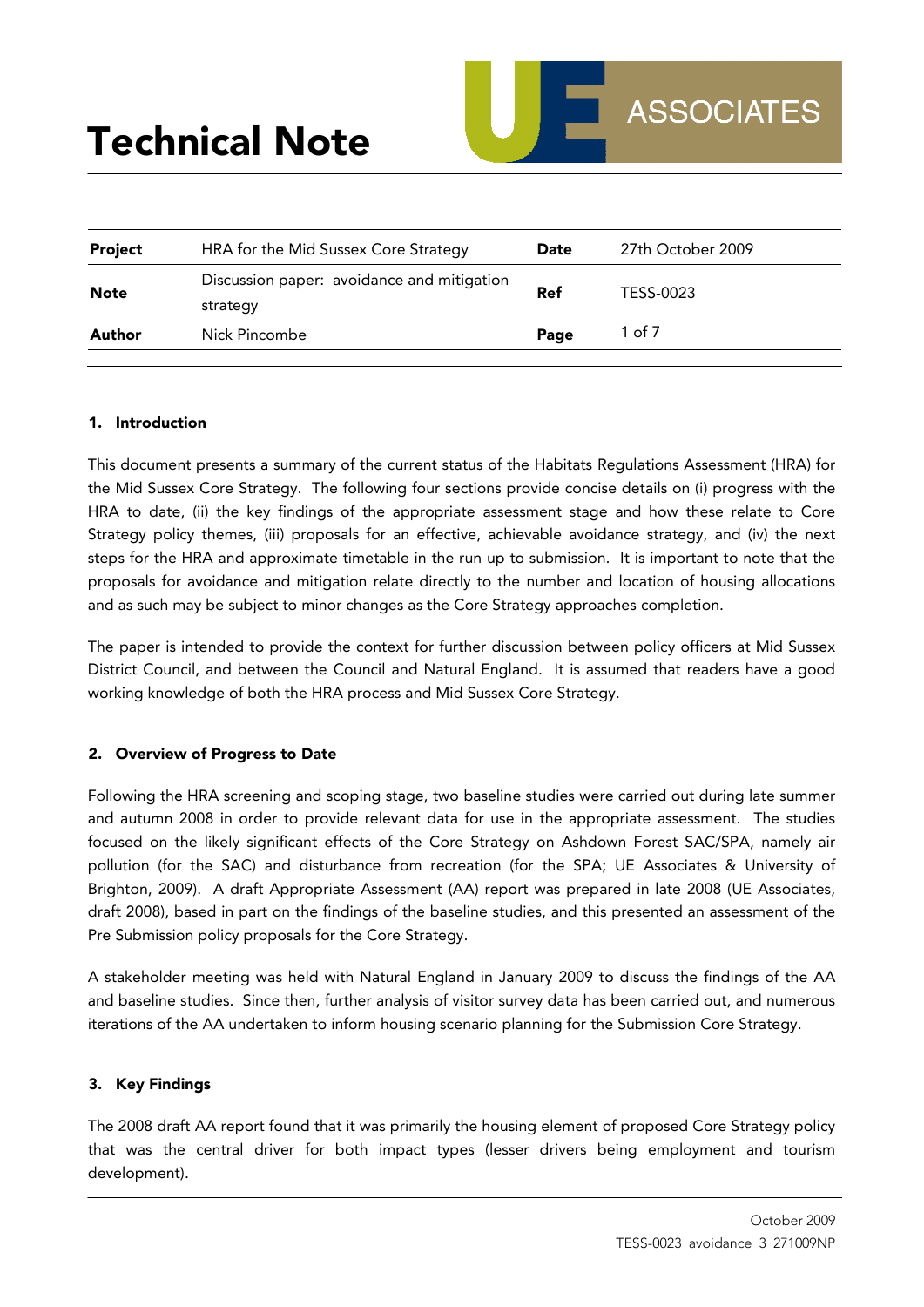With regard to air quality, the AA report identified traffic flow on the A22 and A275 through Ashdown Forest as a key determinant of whether adverse effects on ecological integrity associated with air pollution would be experienced. It proposed various options for avoiding and mitigating anticipated growth in traffic flows on roads through Ashdown Forest as a result of proposed new housing, for discussion with Natural England. During discussions it was agreed that development which led to an increase in traffic flow of less than 10% on key roads could be considered insignificant in relation to the SAC conservation objectives. Policy officers passed this to their transport counterparts and further scenarios were developed. Some avoidance and mitigation options were discarded as a result of discussions, while others have been retained in case growth in traffic cannot be limited.

Turning to disturbance, the AA report found that proposed new housing in areas close to Ashdown Forest is likely to increase the number of visitors, with associated impacts on bird populations. Again, various options for avoiding and mitigating anticipated growth in visitors were presented for discussion with Natural England, some of which were discarded and others retained. Natural England requested further analysis of some of the visitor data and associated predictions, which were provided. A detailed breakdown of the annual additional visits to Ashdown Forest generated by each of the current housing scenarios is provided in Annex I, with a summary in Table 1. It is clear that, while scenario 5 leads to the least additional visits generated from within 7.5km and has the lowest SANGS requirement, scenario 4a leads to the least additional visits overall.

| <b>Scenario</b> | Visits <7.5km | <b>Visits 7.5 - 15km</b> | <b>Total Visits</b> | <b>SANGS Required</b> |
|-----------------|---------------|--------------------------|---------------------|-----------------------|
|                 | 47,581        | 52,874                   | 100,455             | 48.25                 |
|                 | 47,581        | 45,966                   | 93,547              | 48.25                 |
|                 | 61,457        | 48,280                   | 109,737             | 72.65                 |
|                 | 47,581        | 34,257                   | 81,838              | 48.25                 |
| 4a              | 40,033        | 33,930                   | 73,963              | 34.98                 |
|                 | 33,705        | 55,251                   | 88,956              | 23.85                 |

Table 1: Summary of additional Ashdown Forest visits associated with current housing scenarios

# 4. Avoidance Strategy for the Appropriate Assessment

Further analysis of visitor data was completed in May 2009; the study report has been endorsed by Natural England and was recently published on the websites of Mid Sussex and Wealden District Councils which jointly funded the work. In addition, further assessment of policy proposals has been undertaken, including assessments of new housing scenarios for the district (see Annex I), while transport planners and consultants have continued work on traffic growth modelling based on housing scenarios. Furthermore, informal discussions have been held with Natural England on the nature of avoidance measures. Suitable measures are summarised below.

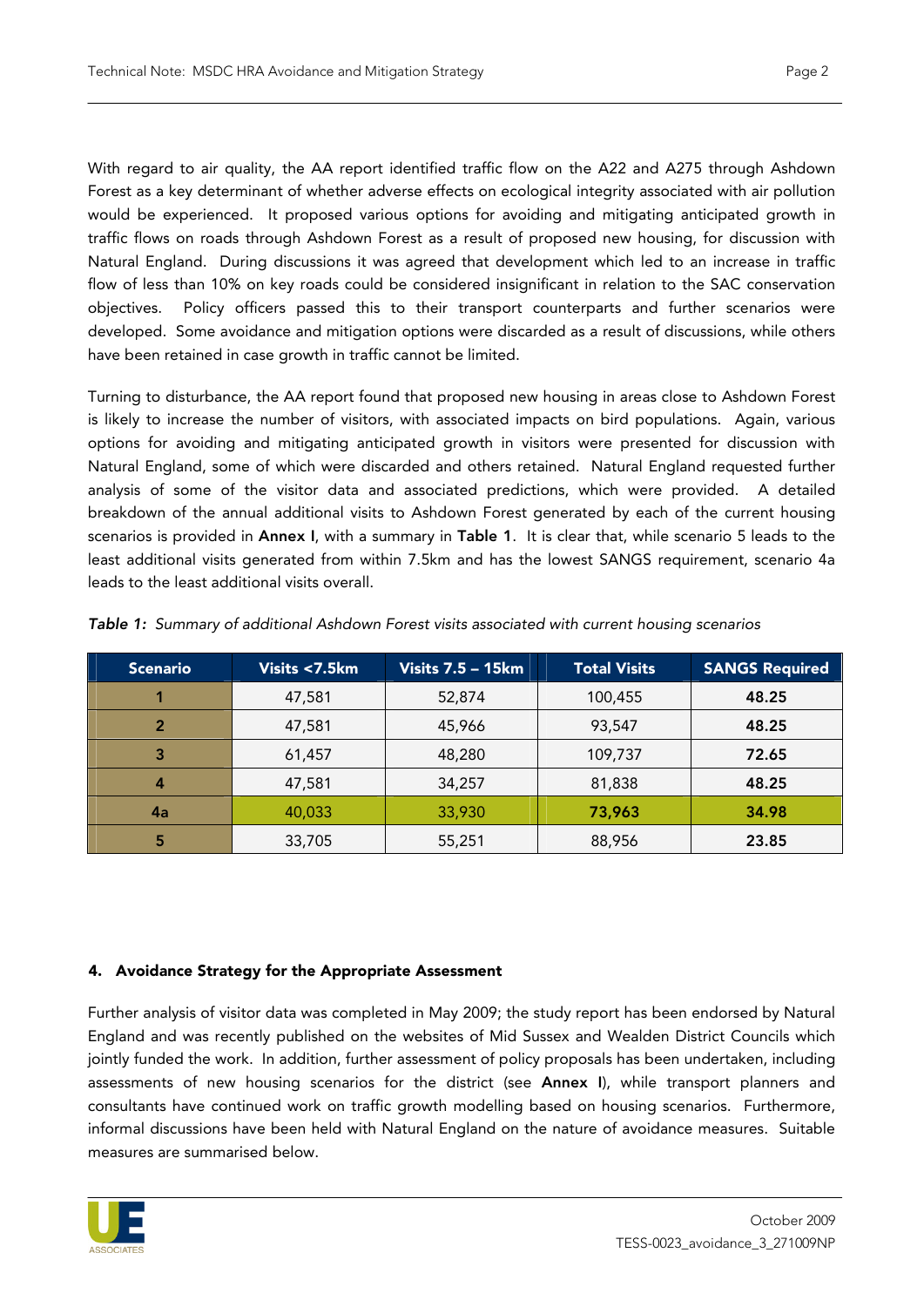# 4.1 Air quality

# Key avoidance measure:

Reduce the number of new homes from Pre Submission proposals of up to 2,500 at land west of East Grinstead, to up to 570 dwellings.

Transport planning work (Atkins, 2009) has concluded that up to 570 new dwellings are realistically achievable at land west of East Grinstead, in addition to small scale housing allocations for the town centre, without increases in traffic flow on the A22 or A275 by 5% or more. As mentioned, and confirmed by Natural England, increases in traffic on these roads of 10% or more is not acceptable in ecological terms while increases of less than 10% may become unacceptable in combination with plans and projects being developed in adjacent local authority areas; this is one of the primary reasons for considering a reduced development.

The reduction will be supported by a series of mitigation measures if an in combination assessment is required, and if it determines that an increase in traffic of less than 5% could become significant in combination with other plans and projects. Significant in this case would be defined as an overall increased in traffic of 10% or more (DfT, 2005). If required, such measures could include:

- Management measures to reduce traffic and pollution on the A22 and A275, such as diversion of heavy vehicles, imposition of a low emission zone, residential / access only zones, traffic calming, road pricing, etc. Some of these measures would be controversial and complicated given the A status of these roads, and would require cross-border working between Mid Sussex and Wealden District Councils, and between East and West Sussex Counties and their Local Transport Plans;
- **IMPROVED ASSED FORM** 1 and habitat management within Ashdown Forest, over and above that already carried out through environmental stewardship agreements and by the Conservators. Targeted to the right areas the initiative can be quite effective, but would need to be funded and managed in such a way to ensure habitat diversity is maintained in perpetuity; and
- Provision of educational environmental information to local residents with the intention of promoting behavioural change, although the efficacy of the measure is unproven.

# 4.2 Disturbance

# Key avoidance measures:

- 1. Adoption of two zones of influence surrounding Ashdown Forest within which certain restrictions will be placed on new development:
	- (i) Zone A (<400m): major residential developments (ten dwellings or more) will not be permitted; developments of less than ten dwellings will be considered on a case by case basis.
	- (ii) Zone B (400m 7.5km): all residential development leading to a net increase in dwellings will be required to contribute to the provision of Suitable Alternative Natural Green Space (SANGS) to the level of 8ha per 1,000 net increase in population.

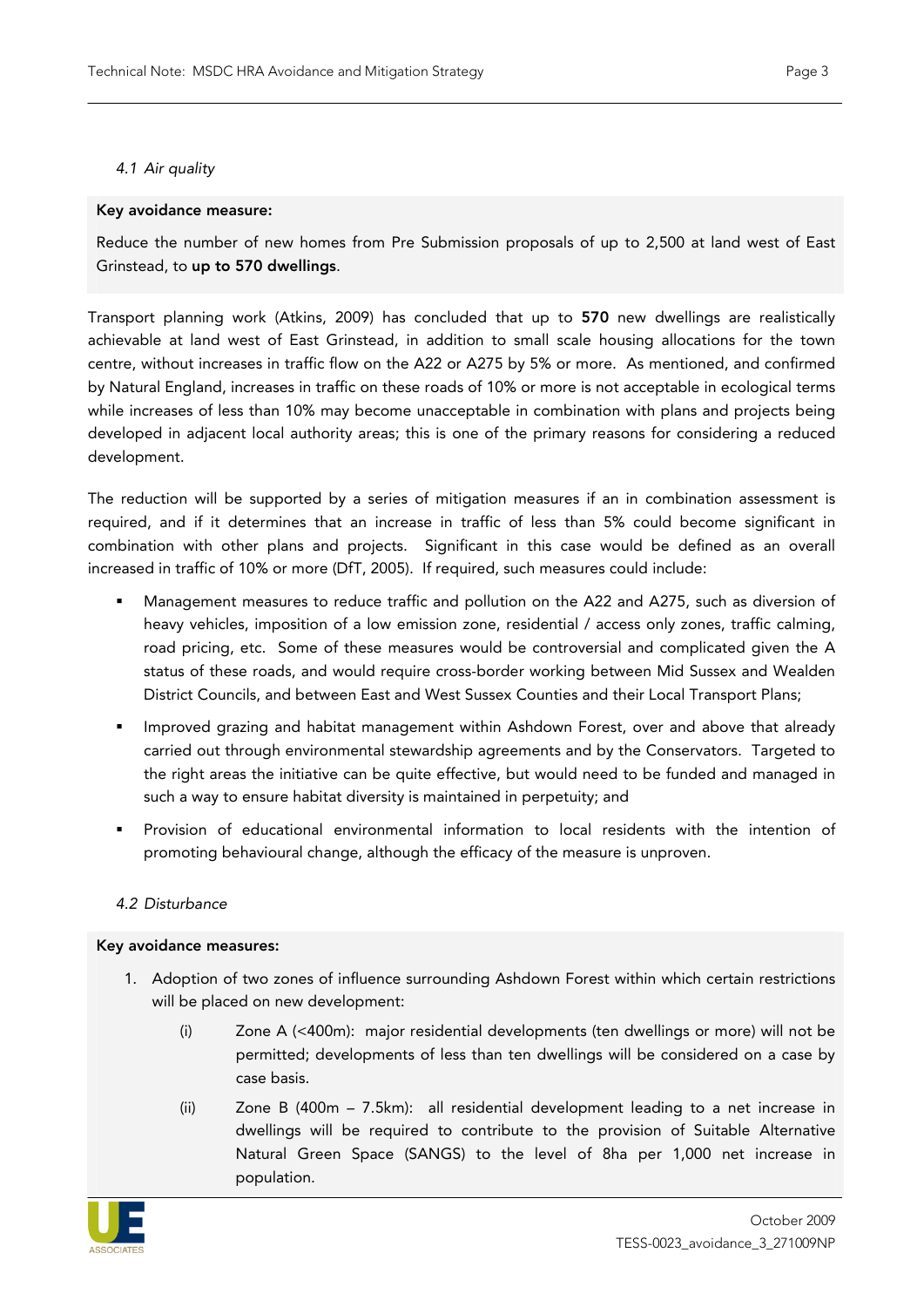Large scale developments taking place outside Zone B and close to its boundary will be considered on a case by case basis for potential effects on Ashdown Forest, and the need for avoidance measures.

- 2. Provision of SANGS: all development referred to in 1(ii) above will be required to make a financial contribution to the provision of SANGS in order to offset the impact of new development on the Ashdown Forest Special Protection Area. SANGS will be provided at an appropriate scale, likely to be in the order of 10-15ha each, of the requisite quality and in the correct location in order to successfully offset the impact, as described in the Ashdown Forest Access Management Strategy (see item 3, below). It is likely that SANGS will be provided as part of strategic developments, at a sufficient scale to offset impacts from both the strategic development itself and other small scale development within Zone B.
- 3. An Ashdown Forest Access Management Strategy will be developed, in association with Natural England, the Conservators of Ashdown Forest (and if appropriate Wealden, Tandridge, Sevenoaks and Tunbridge Wells District Councils, and the High Weald AONB Management Unit). The strategy will specify measures for the management of visitors to Ashdown Forest in such a way that reduces their impact on European qualifying features.
- 4. It is proposed that measures 1 to 3 above are secured via a new policy for the Core Strategy, which should be similar in nature to the following text:

"The Core Strategy has been subject to assessment in relation to Regulation 85 of the Habitats Regulations 2007 to ensure that the proposals it contains will not lead to any adverse effect on the integrity of the Ashdown Forest SAC/SPA. This process has influenced the development of strategic options and the proposals to avoid the effects of [air pollution and] recreational pressure on designated sites.

"The Council recognises that additional growth in the district, in-combination with growth in neighbouring authorities, could, without appropriate management, lead to adverse effects upon the Ashdown Forest SAC/SPA.

"The Council commits to working with partners in the sub-region to develop and implement a strategic approach to protecting the Ashdown Forest SAC/SPA. This approach will secure a suite of avoidance measures, including adequate provision of Suitable Alternative Natural Green Space (SANGS) and support via developer contributions for access management measures within and around the Ashdown Forest SAC/SPA.

"The provision of SANGS will be over and above that provided for public open space in accordance with national policy [PPG17]. It will include the development and implementation of a green infrastructure strategy in order to improve local access to informal open spaces, the countryside, the South Downs and the coast, in less sensitive areas which are easily accessible to the present and future populations living in the urban areas of West and East Sussex, and the provision of new alternative natural green spaces for people to enjoy a similar experience to that found at Ashdown Forest. This may potentially include the provision of a new country park, for example."

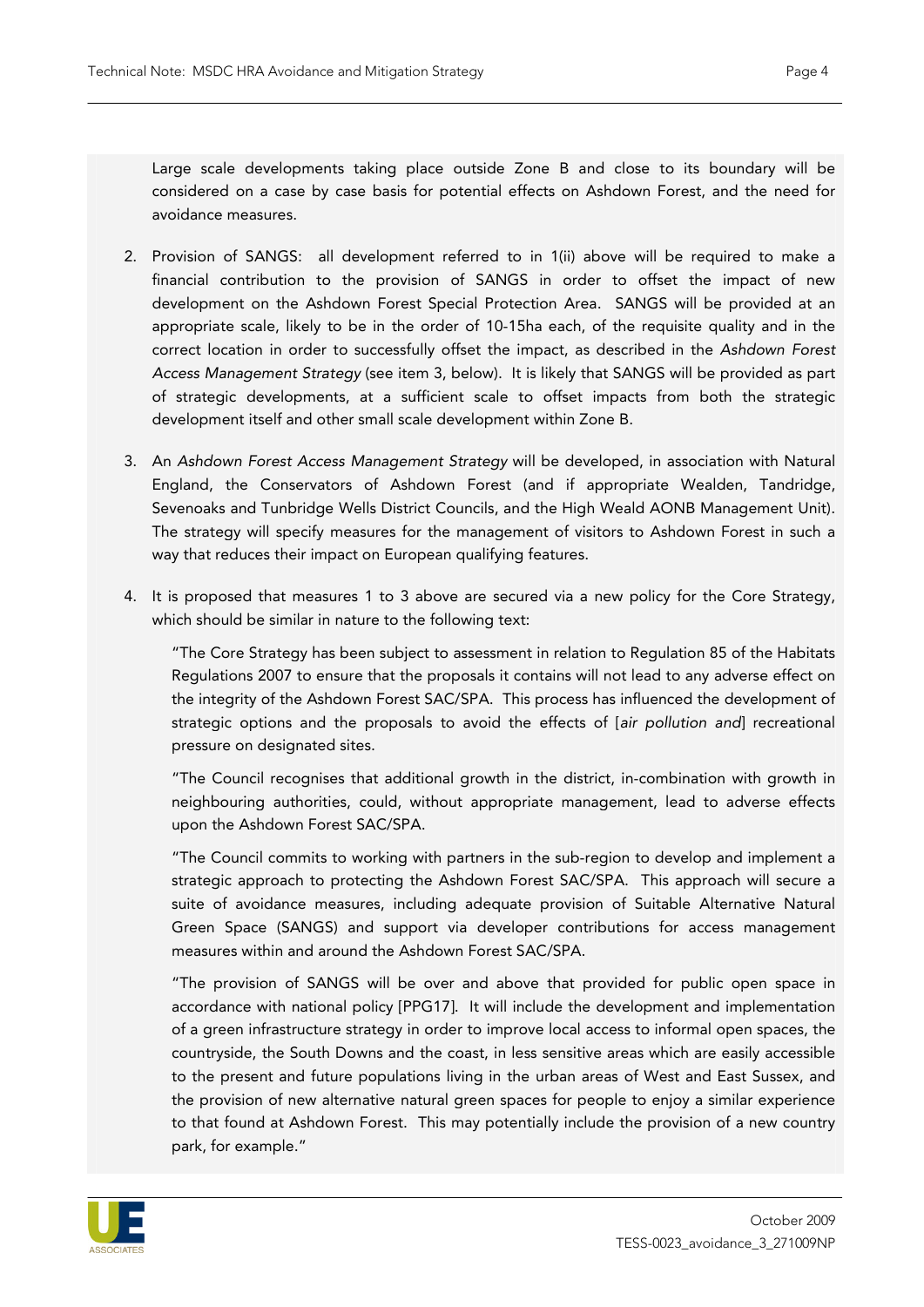Assuming these measures are successfully incorporated into the Core Strategy, the effect of disturbance from recreation has been effectively removed from plan, and it can proceed to adoption without further assessment of in combination effects.

The inclusion of the Zone A avoids additional recreational pressure from within this zone, as well as avoiding other effects associated with urbanisation such as predation from domestic pets and fly-tipping. Zone B avoids further recreational pressure from within a zone of influence of 7.5km from the SPA boundary, by providing sufficient SANGS to capture 73% of all visits to Ashdown Forest, including 71% of drivers and 90% of walkers. These figures are comparable with avoidance measures adopted in relation to the Thames Basin Heaths SPA. The Ashdown Forest Access Management Strategy, once developed, will avoid adverse effects associated with the remaining 27% of visits originating from beyond 7.5km, where these are not also captured by the provision of SANGS.

The provision of SANGS should aim not only to divert the inhabitants of new homes away from recreating at Ashdown Forest, but also to attract/divert existing residents who may be users of the Forest. Therefore, size, quality and location are all important considerations. In order to deliver alternative space that successfully draws visitors who might otherwise go to Ashdown Forest therefore, sites should be investigated that can fulfil the following criteria:

- $\blacktriangleright$  Proximity to new and existing development:
- Feasibility to recreate a sense of the wide open countryside;
- ▶ The presence of attractive views and varied landscapes;
- Ability to offer long walks, short walks and circular routes;
- $\blacktriangleright$  Nature conservation interest to provide the opportunity for people to feel in touch with the natural world, and which could include nature trails and other forms of interpretation;
- A sense of security, particularly for dog-walkers who are most likely to visit alone and at either extremity of the day; and
- Sufficient parking.

The catchment of SANGS will depend on the individual site characteristics and location, and their location within a wider green infrastructure network. As a guide, it can be assumed that (TBH JSPB, draft 2009):

- i) SANGS of 2-12ha will have a catchment of 2km
- ii) SANGS of 12-20ha will have a catchment of 4km
- iii) SANGS of 20ha+ will have a catchment of 5km

Access management measures at Ashdown Forest (making the Forest, and particularly sensitive areas within it, less easy to get to), could include:

- Further developing the use of zoned visitor management whereby certain parts of Ashdown Forest are designated as appropriate for particular activities (including exercise opportunities for people and dogs), while other areas are designated as wilderness or nature conservation areas;
- ▶ Decreased parking capacity across Ashdown Forest, to limit the numbers visiting;

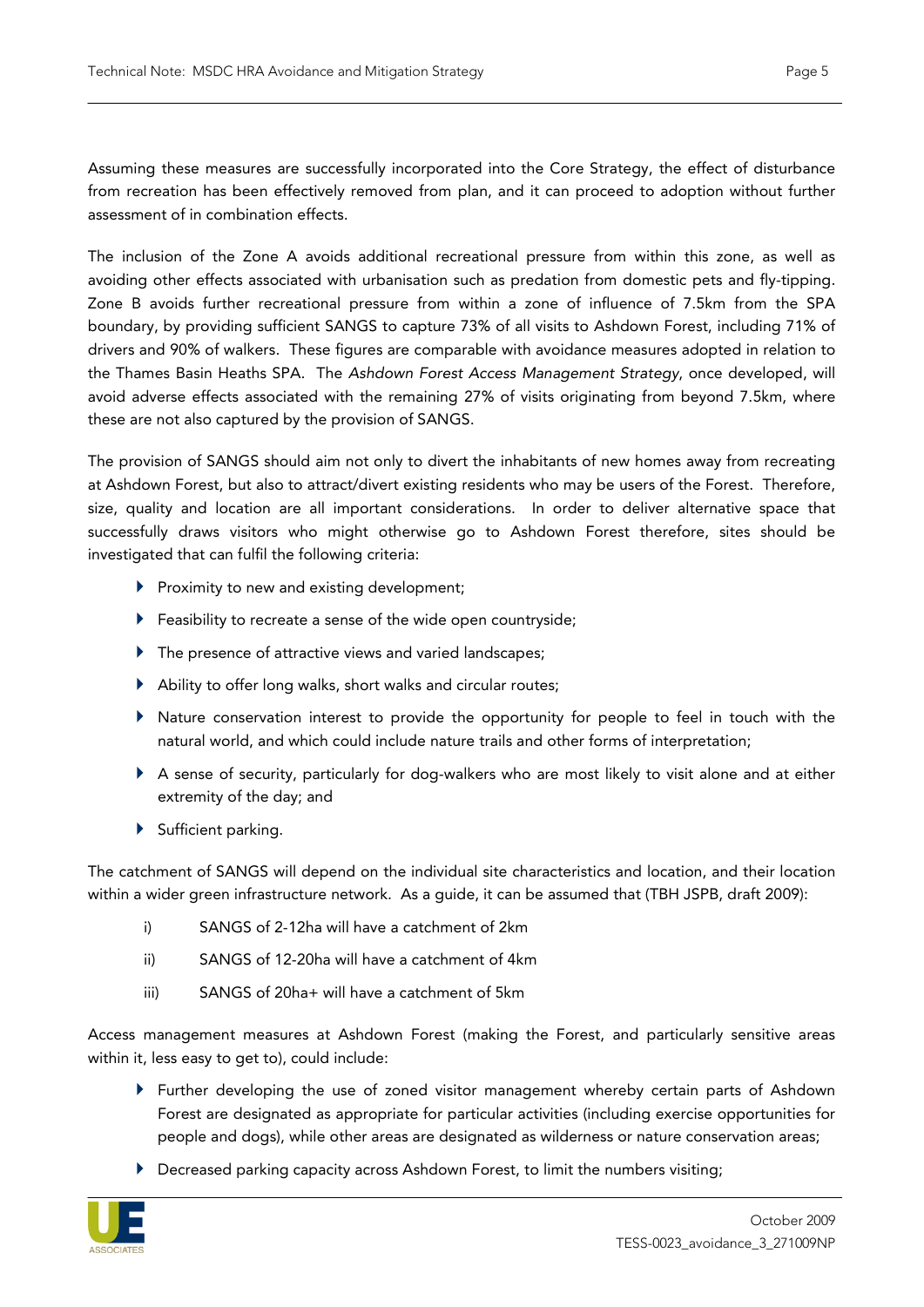- Decreased parking capacity on a zoned-management basis, whereby users are encouraged to visit less sensitive parts of Ashdown Forest, allowing other parts to be closed-off or restricted. This could be usefully supplemented by the provision of additional visitor facilities, such as WCs or a café, in areas where parking is to be maintain or improved; and
- Use of car park charging to further influence visitor behaviour (although the results of the 2009 study suggest that the majority of users (56.7%) are willing to pay for parking in any event) so long as the funds are put towards the management of Ashdown Forest.

Site management measures to reduce existing pressures and help restore original qualities and favourable conservation status, include:

- Strategic planting of gorse species (especially Ulex europaeus), particularly along tracksides and to help screen-off restricted access areas; and
- Increased wardening activity (notwithstanding the excellent work already carried out by the Conservators) to reduce the number of visitors not abiding by the general ban on dogs without a lead during the breeding bird season (as set out in the Countryside and Rights of Way Act 2000).

The Ashdown Forest Access Management Strategy should also contain a monitoring regime to establish whether measures are successful in preventing an increase in recreational pressure at Ashdown Forest and, where they are not successful, establish further measures to ensure the site's conservation objectives are not compromised.

# 5. Next Steps

This note has been provided to Mid Sussex planning officers for review, and to Natural England to seek written support for the avoidance and mitigation package it proposes for the Mid Sussex Core Strategy. Once Natural England's response has been received, final amendments can be made to the package, and the final AA Report for the Core Strategy completed.

# References

Atkins (2009): East Grinstead Strategic Development Transport Advice, Stages 1 & 2

Department for Transport (DfT, 2005): Interim Advice Note 61/05: Guidance for Undertaking Environmental Assessment of Air Quality for Sensitive Ecosystems in Internationally Designated Nature Conservation Sites and SSSIs (Supplement to DMRB 11.3.1)

Thames Basin Heaths Joint Strategic Partnership Board (TBH JSPB; draft, 2009): DRAFT Thames Basin Heaths Delivery Framework

UE Associates (draft, 2008): Habitats Regulations Assessment for the Mid Sussex Core Strategy: Appropriate Assessment Report for the Pre Submission Document

UE Associates & University of Brighton (2009): Visitor Access Patterns on Ashdown Forest

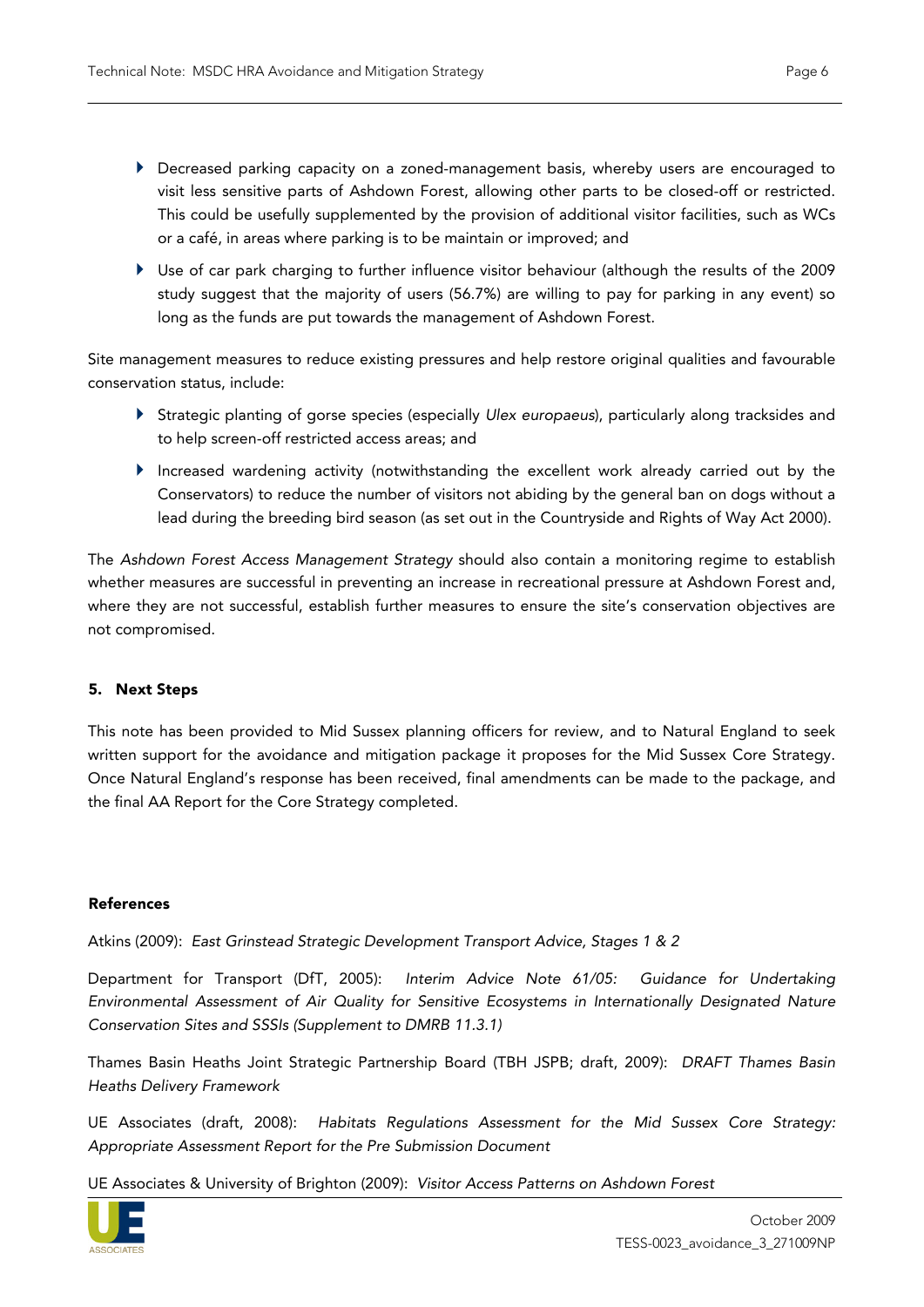# Annex I: Summary of Disturbance Impacts of Housing **Scenarios**

Please see following pages.

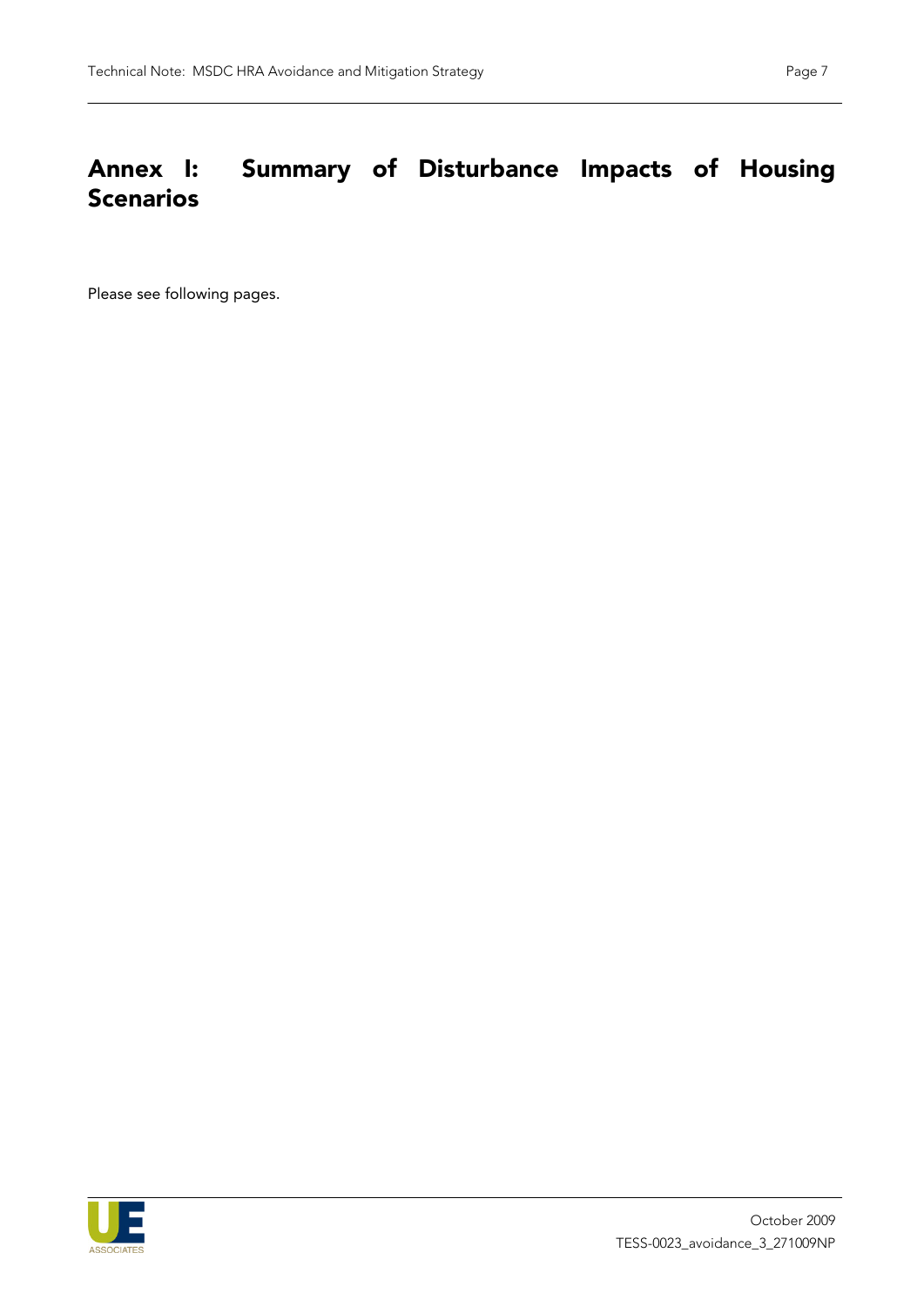**Scenario 1**

| <b>Source &amp; description</b>                               | Recreational disturbance (UE-A/UofB) |                                  |      |             |           | <b>Comment</b>                             |
|---------------------------------------------------------------|--------------------------------------|----------------------------------|------|-------------|-----------|--------------------------------------------|
|                                                               |                                      | No. homes Popt (ONS) Aprx. dist. |      | Visits (pa) | Mit (8ha) |                                            |
| Northern Arc, Burgess Hill                                    | 3200                                 | 7808                             | 14.1 | 6,971.57    | 0.00      |                                            |
| Former STW, Fairbridge Way & land to the east, BH (Inner Arc) | 500                                  | 1220                             | 14.5 | 1,089.31    | 0.00      |                                            |
| Land east of Kings Way, B. Hill (g)                           | 0                                    | $\Omega$                         | 13.7 | 0.00        | 0.00      |                                            |
| Land south of Folders Lane, B. Hill (h)                       | 0                                    | $\mathbf 0$                      | 15.5 | 0.00        | 0.00      |                                            |
| Land west and south west of East Grinstead                    | 0                                    | $\Omega$                         | 5.7  | 0.00        | 0.00      |                                            |
| Land west of East Grinstead (v)                               | 1250                                 | 3050                             | 5.7  | 13,875.99   | 24.40     | Zone B distance (7.5km): TBC               |
| Land south and west of Sandrocks, Haywards Heath (I)          | 650                                  | 1586                             | 11.6 | 3,066.90    | 0.00      |                                            |
| Land at Hurst Farm, H. Heath (t)                              | 0                                    | $\Omega$                         | 10.6 | 0.00        | 0.00      |                                            |
| Land east of Gravelye Lane, Lindfield (k)                     | 600                                  | 1464                             | 9.0  | 5,038.73    | 0.00      |                                            |
| Land at Crabbet Park, east of Crawley (nn)                    | 2500                                 | 6100                             | 9.6  | 20,994.72   | 0.00      |                                            |
| Development to be allocated to the District's villages        | 1435                                 | 3501.4                           | ??   | ??          | ??        |                                            |
| Town Centre redevelopment, East Grinstead                     | 300                                  | 732                              | 4.7  | 8,274.60    | 5.86      | Zone B distance (7.5km): TBC               |
| Town Centre redevelopment, Haywards Heath                     | 750                                  | 1830                             | 9.5  | 6,298.42    | 0.00      |                                            |
| Town Centre redevelopment, Burgess Hill                       | 250                                  | 610                              | 15.2 | n/a         | 0.00      |                                            |
| Windfall development 2021 - 2026                              | 925                                  | 2257                             | ??   | ??          | ??        | No geo-reference - impact not determinable |
| Small sites (SHLAA) in and around Burgess Hill *              | 890                                  | 2171.6                           | 15.2 | n/a         | 0.00      |                                            |
| Small sites (SHLAA) in and around Haywards Heath/Lindfield    | 1121                                 | 2735.24                          | 9.5  | 9,414.03    | 0.00      |                                            |
| Small sites (SHLAA) in and around East Grinstead              | 922                                  | 2249.68                          | 4.7  | 25,430.61   | 18.00     | Zone B distance (7.5km): TBC               |
|                                                               | <b>TOTAL possible visits pa:</b>     |                                  |      | 100,454.89  | 48.25     |                                            |
|                                                               | Total pop increase:                  |                                  |      | 37,314.92   |           |                                            |
|                                                               | Total homes:                         |                                  |      | 15293       |           | <b>DOES NOT meet RSS requirement</b>       |

| I<br>٠<br>× |  |
|-------------|--|

| <b>NGV.</b>                                                                   |                        |  |  |  |  |
|-------------------------------------------------------------------------------|------------------------|--|--|--|--|
|                                                                               | Negative impact        |  |  |  |  |
|                                                                               | Mixed/uncertain impact |  |  |  |  |
|                                                                               | <b>Positive impact</b> |  |  |  |  |
| $n/a$ under Visits pa denotes that homes are outside predictive model (>15km) |                        |  |  |  |  |
| All distances are approx. straight lines from boundary to boundary            |                        |  |  |  |  |

|          | <b>Overall additional visits from w/in 7.5km:</b> | 47.581 |
|----------|---------------------------------------------------|--------|
| n impact | <b>Overall SANGS requirement (ha):</b>            | 48.25  |
|          | <b>Additional visits from bevond 7.5km:</b>       | 52.874 |

## **References:**

ONS - Office for National Statistics Mid Year Estimates 2007

UE-A/UofB - UE Associates & University of Brighton (2009): Visitor Access Patterns on Ashdown Forest

#### **Footnote:**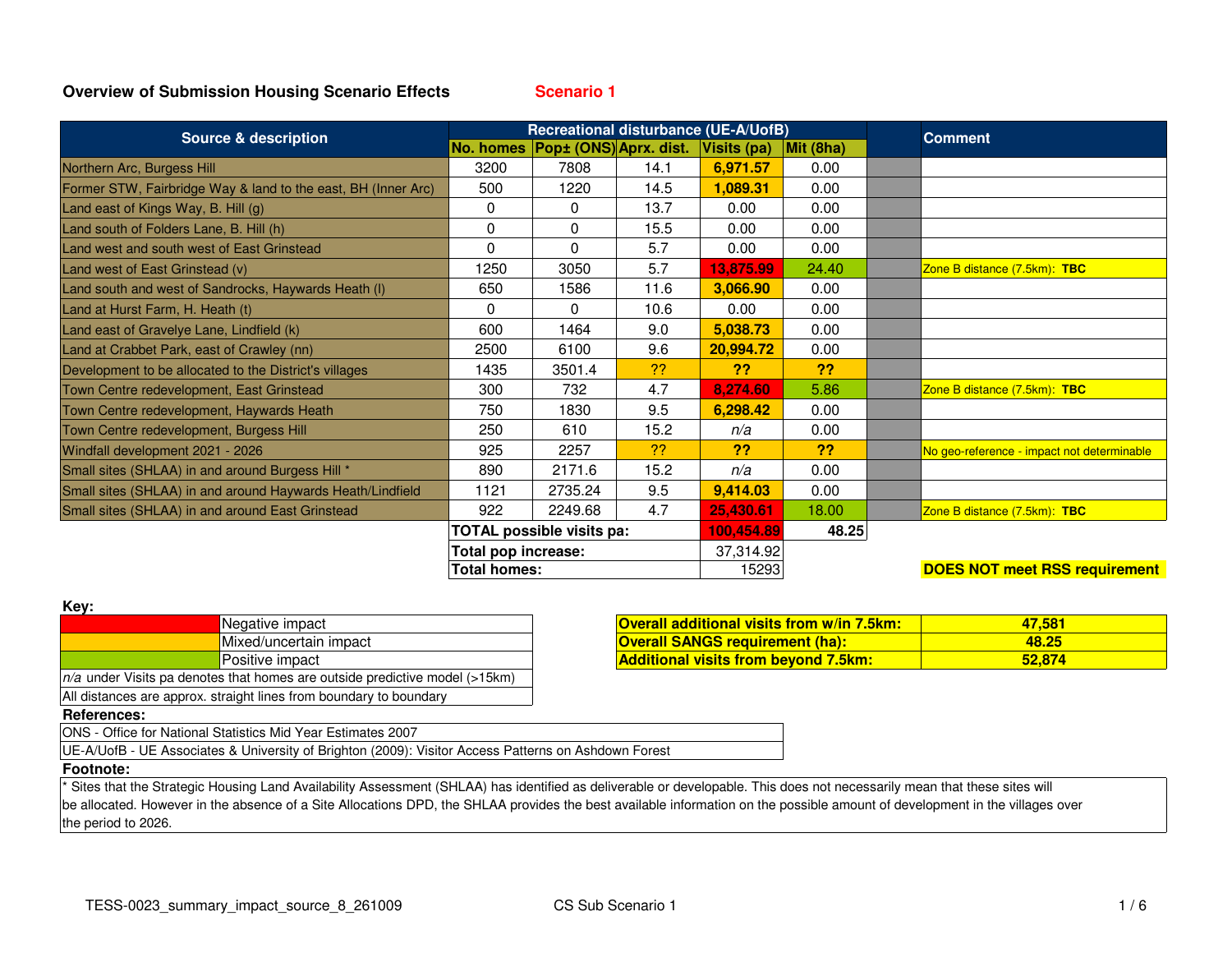**Scenario 2**

|                                                               | Recreational disturbance (UE-A/UofB) |                                  |           |             |                   |                                            |
|---------------------------------------------------------------|--------------------------------------|----------------------------------|-----------|-------------|-------------------|--------------------------------------------|
| <b>Source &amp; description</b>                               |                                      | No. homes Pop± (ONS) Aprx. dist. |           | Visits (pa) | $\vert$ Mit (8ha) | <b>Comment</b>                             |
| Northern Arc, Burgess Hill                                    | 3200                                 | 7808                             | 14.1      | 6,971.57    | 0.00              |                                            |
| Former STW, Fairbridge Way & land to the east, BH (Inner Arc) | 500                                  | 1220                             | 14.5      | 1,089.31    | 0.00              |                                            |
| Land east of Kings Way, B. Hill (g)                           | 550                                  | 1342                             | 13.7      | 1,198.24    | 0.00              |                                            |
| Land south of Folders Lane, B. Hill (h)                       | 600                                  | 1464                             | 15.5      | n/a         | 0.00              |                                            |
| Land west and south west of East Grinstead                    | 0                                    | $\Omega$                         | 5.7       | 0.00        | 0.00              |                                            |
| Land west of East Grinstead (v)                               | 1250                                 | 3050                             | 5.7       | 13,875.99   | 24.40             | Zone B distance (7.5km): TBC               |
| Land south and west of Sandrocks, Haywards Heath (I)          | 0                                    | $\mathbf{0}$                     | 11.6      | 0.00        | 0.00              |                                            |
| Land at Hurst Farm, H. Heath (t)                              | 0                                    | $\mathbf{0}$                     | 10.6      | 0.00        | 0.00              |                                            |
| Land east of Gravelye Lane, Lindfield (k)                     | 0                                    | $\Omega$                         | 9.0       | 0.00        | 0.00              |                                            |
| Land at Crabbet Park, east of Crawley (nn)                    | 2500                                 | 6100                             | 9.6       | 20,994.72   | 0.00              |                                            |
| Development to be allocated to the District's villages        | 1435                                 | 3501.4                           | ??        | ??          | ??                |                                            |
| Town Centre redevelopment, East Grinstead                     | 300                                  | 732                              | 4.7       | 8,274.60    | 5.86              | Zone B distance (7.5km): TBC               |
| Town Centre redevelopment, Haywards Heath                     | 750                                  | 1830                             | 9.5       | 6,298.42    | 0.00              |                                            |
| Town Centre redevelopment, Burgess Hill                       | 250                                  | 610                              | 15.2      | n/a         | 0.00              |                                            |
| Windfall development 2021 - 2026                              | 925                                  | 2257                             | ??        | ??          | ??                | No geo-reference - impact not determinable |
| Small sites (SHLAA) in and around Burgess Hill *              | 890                                  | 2171.6                           | 15.2      | n/a         | 0.00              |                                            |
| Small sites (SHLAA) in and around Haywards Heath/Lindfield    | 1121                                 | 2735.24                          | 9.5       | 9,414.03    | 0.00              |                                            |
| Small sites (SHLAA) in and around East Grinstead              | 922                                  | 2249.68                          | 4.7       | 25,430.61   | 18.00             | Zone B distance (7.5km): TBC               |
|                                                               | <b>TOTAL possible visits pa:</b>     |                                  | 93,547.50 | 48.25       |                   |                                            |
|                                                               | Total pop increase:                  |                                  |           | 37,070.92   |                   |                                            |
|                                                               | <b>Total homes:</b>                  |                                  |           | 15193       |                   | <b>DOES NOT meet RSS requirement</b>       |

#### **Key:**

|                                                                               | Negative impact        |  |  |  |
|-------------------------------------------------------------------------------|------------------------|--|--|--|
|                                                                               | Mixed/uncertain impact |  |  |  |
|                                                                               | Positive impact        |  |  |  |
| $n/a$ under Visits pa denotes that homes are outside predictive model (>15km) |                        |  |  |  |
| All distances are approx. straight lines from boundary to boundary            |                        |  |  |  |

|          | <b>Overall additional visits from w/in 7.5km;</b> | 47.581 |
|----------|---------------------------------------------------|--------|
| n impact | <b>Overall SANGS requirement (ha):</b>            | 48.25  |
|          | <b>Additional visits from beyond 7.5km:</b>       | 45.966 |

#### **References:**

ONS - Office for National Statistics Mid Year Estimates 2007

UE-A/UofB - UE Associates & University of Brighton (2009): Visitor Access Patterns on Ashdown Forest

## **Footnote:**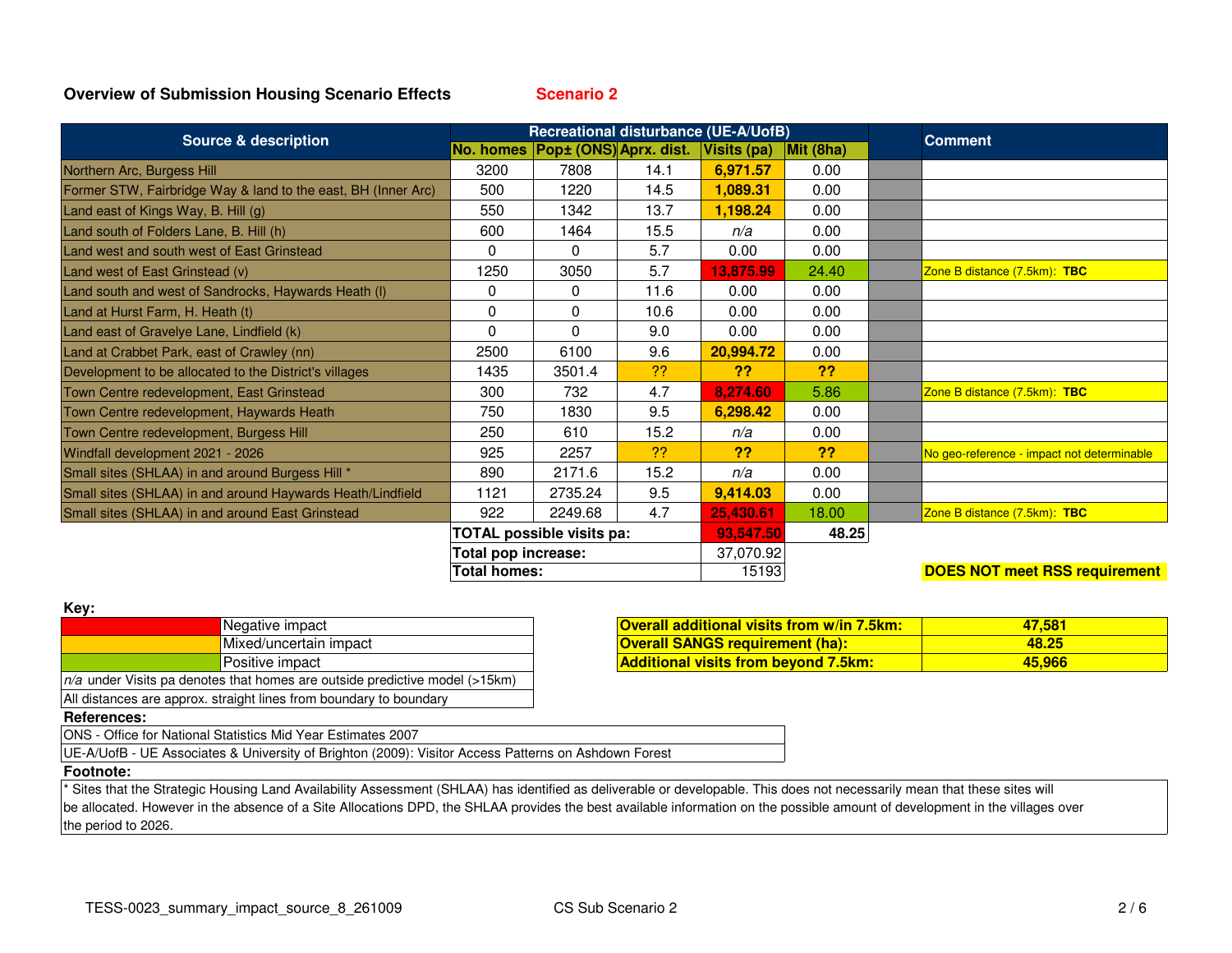**Scenario 3**

| <b>Source &amp; description</b>                               | Recreational disturbance (UE-A/UofB) |                     |                                              |            |                   | <b>Comment</b>                             |  |
|---------------------------------------------------------------|--------------------------------------|---------------------|----------------------------------------------|------------|-------------------|--------------------------------------------|--|
|                                                               |                                      |                     | No. homes Pop± (ONS) Aprx. dist. Visits (pa) |            | $\vert$ Mit (8ha) |                                            |  |
| Northern Arc, Burgess Hill                                    | 0                                    | 0                   | 14.1                                         | 0.00       | 0.00              |                                            |  |
| Former STW, Fairbridge Way & land to the east, BH (Inner Arc) | 500                                  | 1220                | 14.5                                         | 1,089.31   | 0.00              |                                            |  |
| Land east of Kings Way, B. Hill (g)                           | 550                                  | 1342                | 13.7                                         | 1,198.24   | 0.00              |                                            |  |
| Land south of Folders Lane, B. Hill (h)                       | 600                                  | 1464                | 15.5                                         | n/a        | 0.00              |                                            |  |
| Land west and south west of East Grinstead                    | 2500                                 | 6100                | 5.7                                          | 27,751.99  | 48.80             |                                            |  |
| Land west of East Grinstead (v)                               | 0                                    | $\mathbf{0}$        | 5.7                                          | 0.00       | 0.00              |                                            |  |
| Land south and west of Sandrocks, Haywards Heath (I)          | 650                                  | 1586                | 11.6                                         | 3,066.90   | 0.00              |                                            |  |
| Land at Hurst Farm, H. Heath (t)                              | 250                                  | 610                 | 10.6                                         | 1,179.58   | 0.00              |                                            |  |
| Land east of Gravelye Lane, Lindfield (k)                     | 600                                  | 1464                | 9.0                                          | 5,038.73   | 0.00              |                                            |  |
| Land at Crabbet Park, east of Crawley (nn)                    | 2500                                 | 6100                | 9.6                                          | 20,994.72  | 0.00              |                                            |  |
| Development to be allocated to the District's villages        | 1435                                 | 3501.4              | ??                                           | ??         | ??                |                                            |  |
| Town Centre redevelopment, East Grinstead                     | 300                                  | 732                 | 4.7                                          | 8,274.60   | 5.86              | Zone B distance (7.5km): TBC               |  |
| Town Centre redevelopment, Haywards Heath                     | 750                                  | 1830                | 9.5                                          | 6,298.42   | 0.00              |                                            |  |
| Town Centre redevelopment, Burgess Hill                       | 250                                  | 610                 | 15.2                                         | n/a        | 0.00              |                                            |  |
| Windfall development 2021 - 2026                              | 925                                  | 2257                | -??                                          | ??         | ??                | No geo-reference - impact not determinable |  |
| Small sites (SHLAA) in and around Burgess Hill *              | 890                                  | 2171.6              | 15.2                                         | n/a        | 0.00              |                                            |  |
| Small sites (SHLAA) in and around Haywards Heath/Lindfield    | 1121                                 | 2735.24             | 9.5                                          | 9,414.03   | 0.00              |                                            |  |
| Small sites (SHLAA) in and around East Grinstead              | 922                                  | 2249.68             | 4.7                                          | 25,430.61  | 18.00             | Zone B distance (7.5km): TBC               |  |
|                                                               | TOTAL possible visits pa:            |                     |                                              | 109,737.12 | 72.65             |                                            |  |
|                                                               | Total pop increase:                  |                     |                                              | 35,972.92  |                   |                                            |  |
|                                                               |                                      | <b>Total homes:</b> |                                              |            | 14743             | <b>DOES NOT meet RSS requirement</b>       |  |

| × |  |
|---|--|

| <b>IVGA</b> .                                                                 |                                                                    |  |  |  |
|-------------------------------------------------------------------------------|--------------------------------------------------------------------|--|--|--|
|                                                                               | Negative impact                                                    |  |  |  |
|                                                                               | Mixed/uncertain impact                                             |  |  |  |
|                                                                               | Positive impact                                                    |  |  |  |
| $n/a$ under Visits pa denotes that homes are outside predictive model (>15km) |                                                                    |  |  |  |
|                                                                               | All distances are approx. straight lines from boundary to boundary |  |  |  |

|          | <b>Overall additional visits from w/in 7.5km:</b> | 61.457 |
|----------|---------------------------------------------------|--------|
| n impact | <b>Overall SANGS requirement (ha):</b>            | 72.65  |
|          | <b>Additional visits from beyond 7.5km:</b>       | 48.280 |

#### **References:**

ONS - Office for National Statistics Mid Year Estimates 2007

UE-A/UofB - UE Associates & University of Brighton (2009): Visitor Access Patterns on Ashdown Forest

## **Footnote:**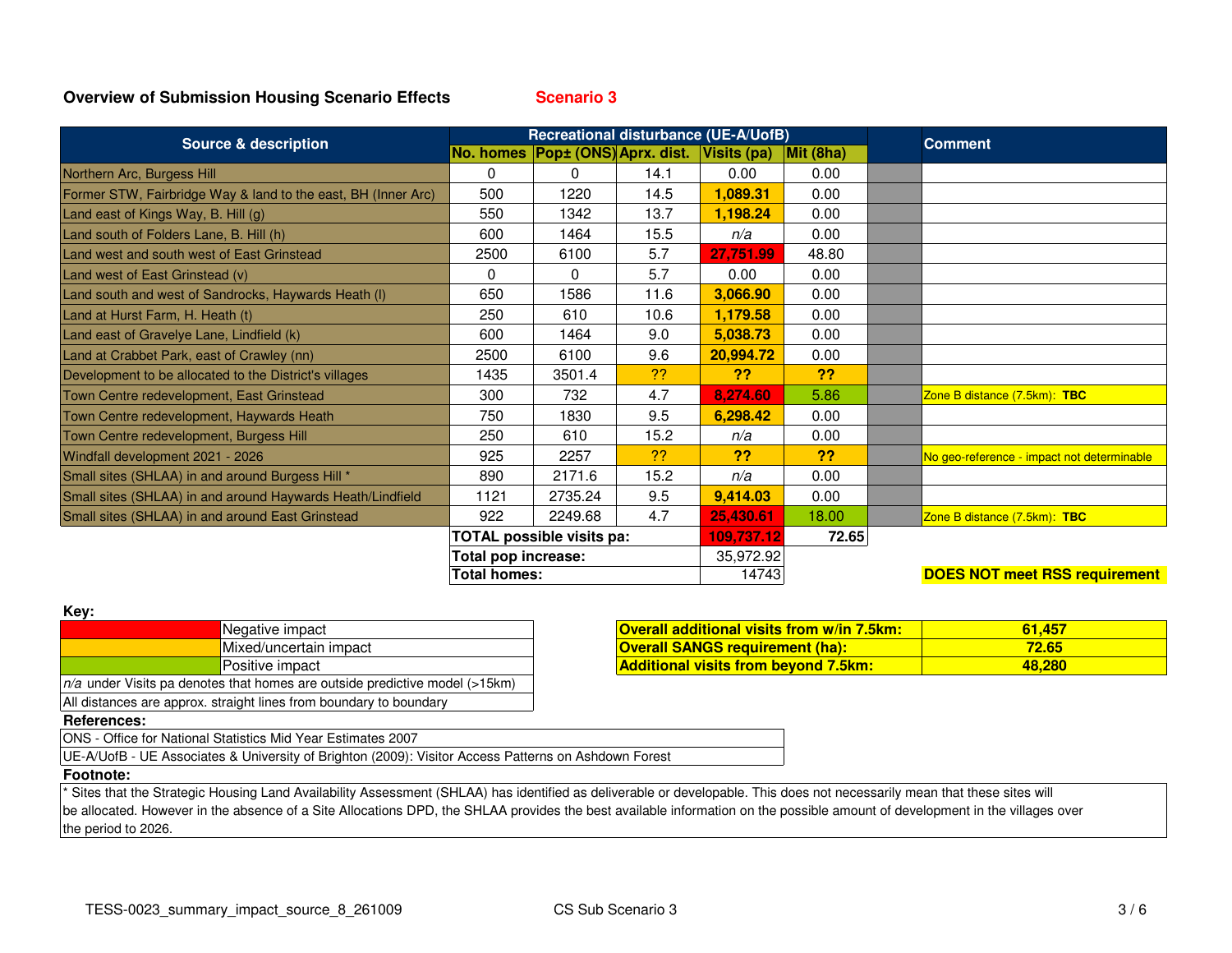**Scenario 4**

| <b>Source &amp; description</b>                               | Recreational disturbance (UE-A/UofB) |                                  |      |             |                   | <b>Comment</b>                             |  |
|---------------------------------------------------------------|--------------------------------------|----------------------------------|------|-------------|-------------------|--------------------------------------------|--|
|                                                               |                                      | No. homes Pop± (ONS) Aprx. dist. |      | Visits (pa) | $\vert$ Mit (8ha) |                                            |  |
| Northern Arc, Burgess Hill                                    | 3200                                 | 7808                             | 14.1 | 6,971.57    | 0.00              |                                            |  |
| Former STW, Fairbridge Way & land to the east, BH (Inner Arc) | 500                                  | 1220                             | 14.5 | 1,089.31    | 0.00              |                                            |  |
| Land east of Kings Way, B. Hill (g)                           | 550                                  | 1342                             | 13.7 | 1,198.24    | 0.00              |                                            |  |
| Land south of Folders Lane, B. Hill (h)                       | 0                                    | 0                                | 15.5 | 0.00        | 0.00              |                                            |  |
| Land west and south west of East Grinstead                    | 0                                    | $\Omega$                         | 5.7  | 0.00        | 0.00              |                                            |  |
| Land west of East Grinstead (v)                               | 1250                                 | 3050                             | 5.7  | 13,875.99   | 24.40             | Zone B distance (7.5km): TBC               |  |
| Land south and west of Sandrocks, Haywards Heath (I)          | 650                                  | 1586                             | 11.6 | 3,066.90    | 0.00              |                                            |  |
| Land at Hurst Farm, H. Heath (t)                              | 250                                  | 610                              | 10.6 | 1,179.58    | 0.00              |                                            |  |
| Land east of Gravelye Lane, Lindfield (k)                     | 600                                  | 1464                             | 9.0  | 5,038.73    | 0.00              |                                            |  |
| Land at Crabbet Park, east of Crawley (nn)                    | 0                                    | 0                                | 9.6  | 0.00        | 0.00              |                                            |  |
| Development to be allocated to the District's villages        | 1435                                 | 3501.4                           | ??   | ??          | ??                |                                            |  |
| Town Centre redevelopment, East Grinstead                     | 300                                  | 732                              | 4.7  | 8,274.60    | 5.86              | Zone B distance (7.5km): TBC               |  |
| Town Centre redevelopment, Haywards Heath                     | 750                                  | 1830                             | 9.5  | 6,298.42    | 0.00              |                                            |  |
| Town Centre redevelopment, Burgess Hill                       | 250                                  | 610                              | 15.2 | n/a         | 0.00              |                                            |  |
| Windfall development 2021 - 2026                              | 925                                  | 2257                             | ??   | ??          | ??                | No geo-reference - impact not determinable |  |
| Small sites (SHLAA) in and around Burgess Hill *              | 890                                  | 2171.6                           | 15.2 | n/a         | 0.00              |                                            |  |
| Small sites (SHLAA) in and around Haywards Heath/Lindfield    | 1121                                 | 2735.24                          | 9.5  | 9,414.03    | 0.00              |                                            |  |
| Small sites (SHLAA) in and around East Grinstead              | 922                                  | 2249.68                          | 4.7  | 25,430.61   | 18.00             | Zone B distance (7.5km): TBC               |  |
|                                                               | TOTAL possible visits pa:            |                                  |      | 81,837.98   | 48.25             |                                            |  |
|                                                               | Total pop increase:                  |                                  |      | 33,166.92   |                   |                                            |  |
|                                                               | <b>Total homes:</b>                  |                                  |      | 13593       |                   | <b>DOES NOT meet RSS requirement</b>       |  |

#### **Key:**

|                                                                               | Negative impact        |  |  |  |
|-------------------------------------------------------------------------------|------------------------|--|--|--|
|                                                                               | Mixed/uncertain impact |  |  |  |
|                                                                               | Positive impact        |  |  |  |
| $n/a$ under Visits pa denotes that homes are outside predictive model (>15km) |                        |  |  |  |
| All distances are approx. straight lines from boundary to boundary            |                        |  |  |  |

|          | <b>Overall additional visits from w/in 7.5km:</b> | 47.581 |
|----------|---------------------------------------------------|--------|
| n impact | <b>Overall SANGS requirement (ha):</b>            | 48.25  |
|          | <b>Additional visits from beyond 7.5km:</b>       | 34.257 |

#### **References:**

ONS - Office for National Statistics Mid Year Estimates 2007

UE-A/UofB - UE Associates & University of Brighton (2009): Visitor Access Patterns on Ashdown Forest

## **Footnote:**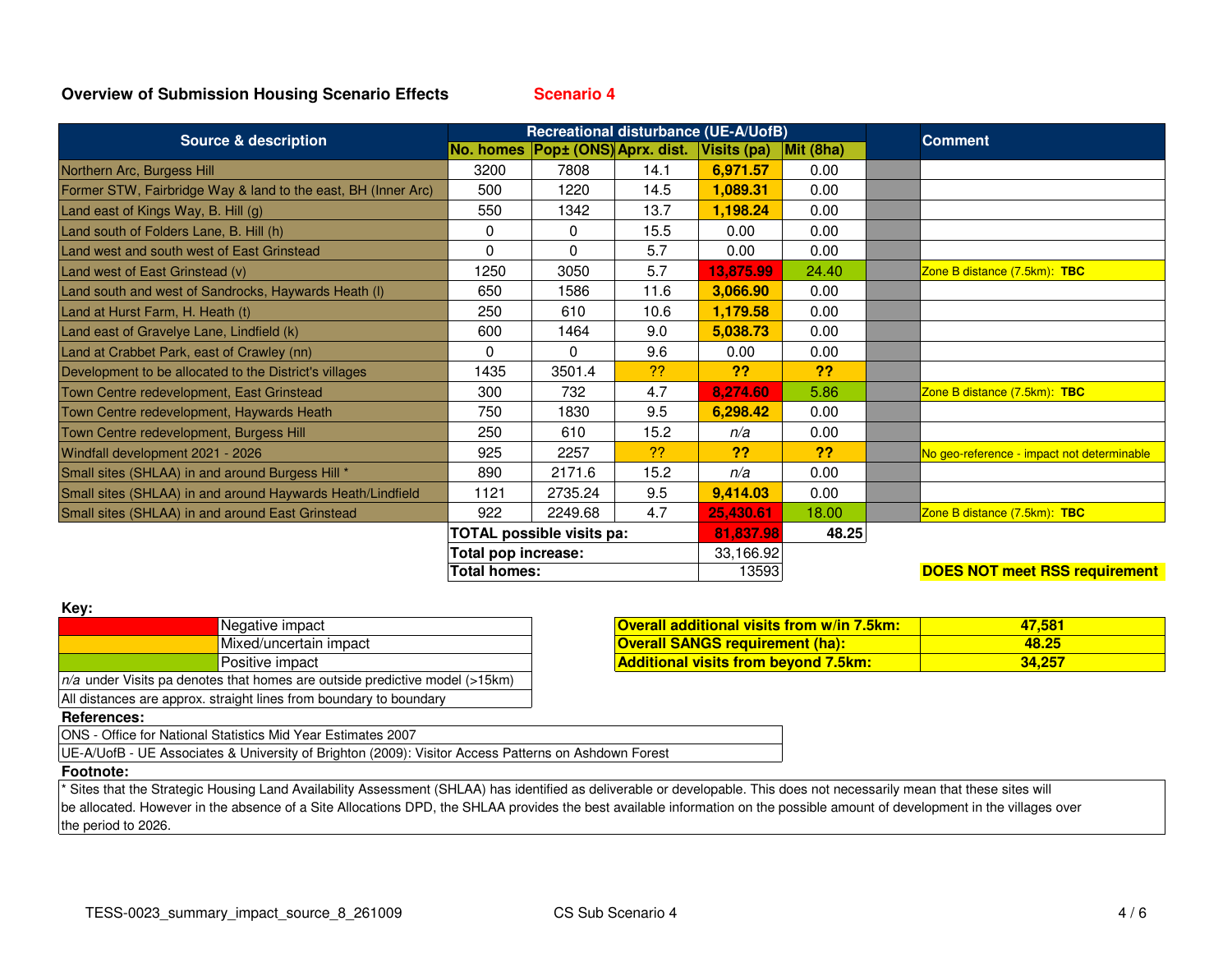**Scenario 4a**

| <b>Source &amp; description</b>                               | Recreational disturbance (UE-A/UofB) |                                  |      |             |                   | <b>Comment</b>                             |
|---------------------------------------------------------------|--------------------------------------|----------------------------------|------|-------------|-------------------|--------------------------------------------|
|                                                               |                                      | No. homes Pop± (ONS) Aprx. dist. |      | Visits (pa) | $\vert$ Mit (8ha) |                                            |
| Northern Arc, Burgess Hill                                    | 3200                                 | 7808                             | 14.1 | 6,971.57    | 0.00              |                                            |
| Former STW, Fairbridge Way & land to the east, BH (Inner Arc) | 500                                  | 1220                             | 14.5 | 1,089.31    | 0.00              |                                            |
| Land east of Kings Way, B. Hill (g)                           | 400                                  | 976                              | 13.7 | 871.45      | 0.00              |                                            |
| Land south of Folders Lane, B. Hill (h)                       | 0                                    | $\Omega$                         | 15.5 | 0.00        | 0.00              |                                            |
| Land west and south west of East Grinstead                    | 570                                  | 1390.8                           | 5.7  | 6,327.45    | 11.13             |                                            |
| Land west of East Grinstead (v)                               | 0                                    | $\Omega$                         | 5.7  | 0.00        | 0.00              |                                            |
| Land south and west of Sandrocks, Haywards Heath (I)          | 650                                  | 1586                             | 11.6 | 3,066.90    | 0.00              |                                            |
| Land at Hurst Farm, H. Heath (t)                              | 250                                  | 610                              | 10.6 | 1,179.58    | 0.00              |                                            |
| Land east of Gravelye Lane, Lindfield (k)                     | 600                                  | 1464                             | 9.0  | 5,038.73    | 0.00              |                                            |
| Land at Crabbet Park, east of Crawley (nn)                    | 0                                    | $\Omega$                         | 9.6  | 0.00        | 0.00              |                                            |
| Development to be allocated to the District's villages        | 1435                                 | 3501.4                           | ??   | ??          | ??                |                                            |
| Town Centre redevelopment, East Grinstead                     | 300                                  | 732                              | 4.7  | 8,274.60    | 5.86              | Zone B distance (7.5km): TBC               |
| Town Centre redevelopment, Haywards Heath                     | 750                                  | 1830                             | 9.5  | 6,298.42    | 0.00              |                                            |
| Town Centre redevelopment, Burgess Hill                       | 250                                  | 610                              | 15.2 | n/a         | 0.00              |                                            |
| Windfall development 2021 - 2026                              | 925                                  | 2257                             | ??   | ??          | ??                | No geo-reference - impact not determinable |
| Small sites (SHLAA) in and around Burgess Hill *              | 890                                  | 2171.6                           | 15.2 | n/a         | 0.00              |                                            |
| Small sites (SHLAA) in and around Haywards Heath/Lindfield    | 1121                                 | 2735.24                          | 9.5  | 9,414.03    | 0.00              |                                            |
| Small sites (SHLAA) in and around East Grinstead              | 922                                  | 2249.68                          | 4.7  | 25,430.61   | 18.00             | Zone B distance (7.5km): TBC               |
|                                                               | <b>TOTAL possible visits pa:</b>     |                                  |      | 73,962.65   | 34.98             |                                            |
|                                                               | Total pop increase:                  |                                  |      | 31,141.72   |                   |                                            |
|                                                               | <b>Total homes:</b>                  |                                  |      | 12763       |                   | <b>DOES NOT meet RSS requirement</b>       |

| ۰.<br>×. |  |
|----------|--|

| . <b>.</b> .                                                                  |                        |  |  |  |
|-------------------------------------------------------------------------------|------------------------|--|--|--|
|                                                                               | Negative impact        |  |  |  |
|                                                                               | Mixed/uncertain impact |  |  |  |
|                                                                               | Positive impact        |  |  |  |
| $n/a$ under Visits pa denotes that homes are outside predictive model (>15km) |                        |  |  |  |
| All distances are approx. straight lines from boundary to boundary            |                        |  |  |  |

|          | <b>Overall additional visits from w/in 7.5km:</b> | 40.033 |
|----------|---------------------------------------------------|--------|
| n impact | <b>Overall SANGS requirement (ha):</b>            | 34.98  |
|          | <b>Additional visits from beyond 7.5km:</b>       | 33.930 |

## **References:**

ONS - Office for National Statistics Mid Year Estimates 2007

UE-A/UofB - UE Associates & University of Brighton (2009): Visitor Access Patterns on Ashdown Forest

## **Footnote:**